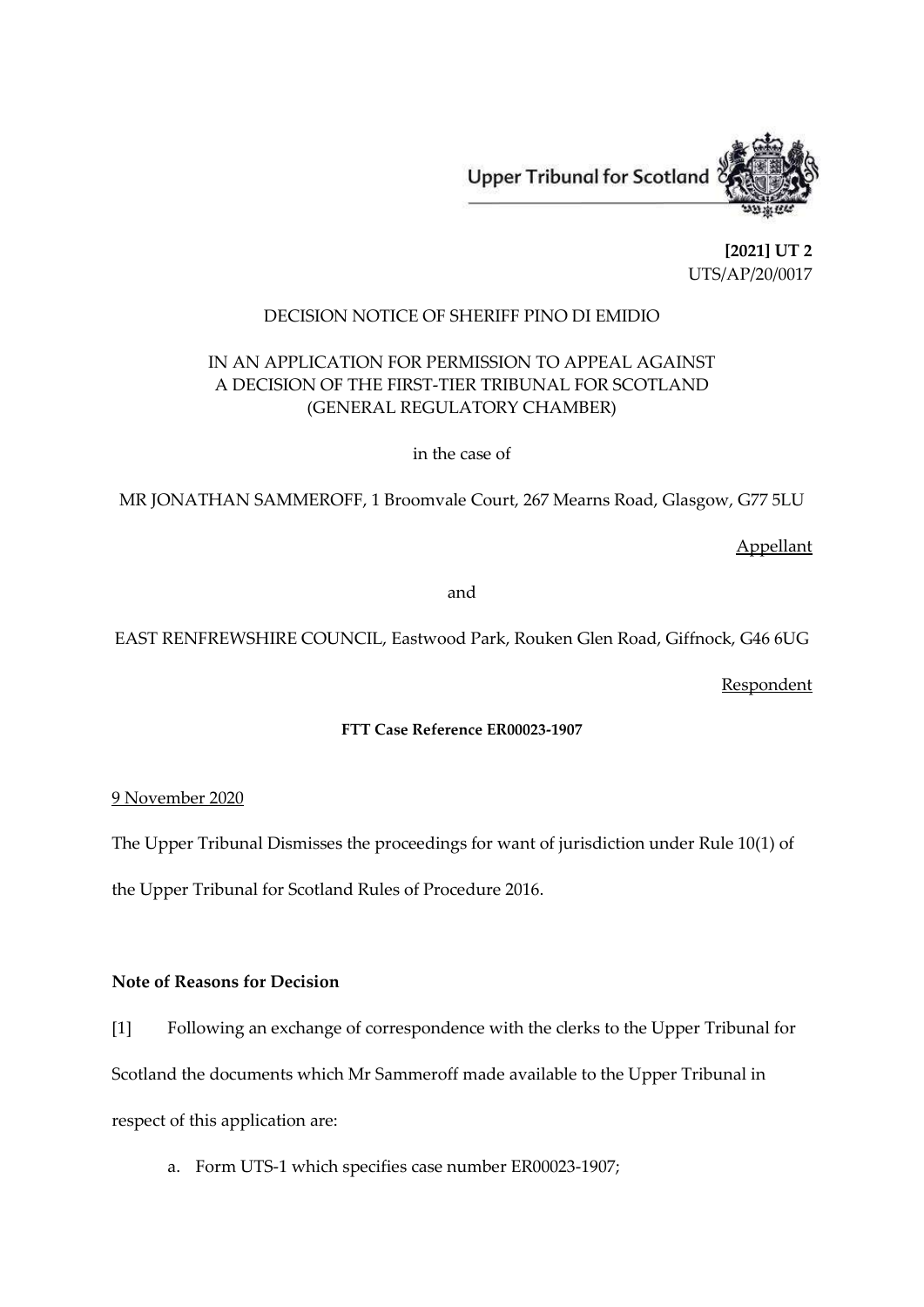- b. First-tier Tribunal Judge McFatridge's decision dated 7 July 2020 in relation to case number ER00023-1907;
- c. a review decision in case number ER00028-1912 made by the President of the General Regulatory Chamber dated 8 June 2020; and
- d. various other supporting documents which are not material for present purposes.

[2] Upon examination of the application, I was concerned that this Tribunal did not have jurisdiction to deal with this application. In terms of an Order (Number 1) dated 7 October 2020 this Tribunal afforded Mr Sammeroff the opportunity to make further representations in respect of this proposed appeal. This Tribunal was required to give him such an opportunity under Rule 10(3) of the Upper Tribunal for Scotland Rules of Procedure 2016 ("the UTS Rules") if it was considering dismissal for want of jurisdiction. The Note of Reasons appended to Order (Number 1) explained the reasons why this Tribunal was considering the question whether it ought to dismiss this application. Mr Sammeroff has taken advantage of the opportunity afforded to him and submitted further representations in terms of a detailed letter dated 9 October 2020. The whole terms of that letter have been taken into account in making this decision. It does not contain any new material and, indeed, is accompanied by a further copy of a letter dated 13 July 2020 which had been submitted with his application form UTS-1.

[3] First-tier Tribunal Judge McFatridge's decision dated 7 July 2020 in relation to case number ER00023-1907 expressly states it is in respect of a request for a review by the appellant of an earlier decision of Adjudicator Dunipace dated 24 November 2019. Judge McFatridge provided detailed reasons for her refusal to exercise the First-tier Tribunal's discretion to re-make the decision by Adjudicator Dunipace, which had refused Mr Sammeroff's appeal. The decision of 7 July 2020 does not appear on its face to relate to

2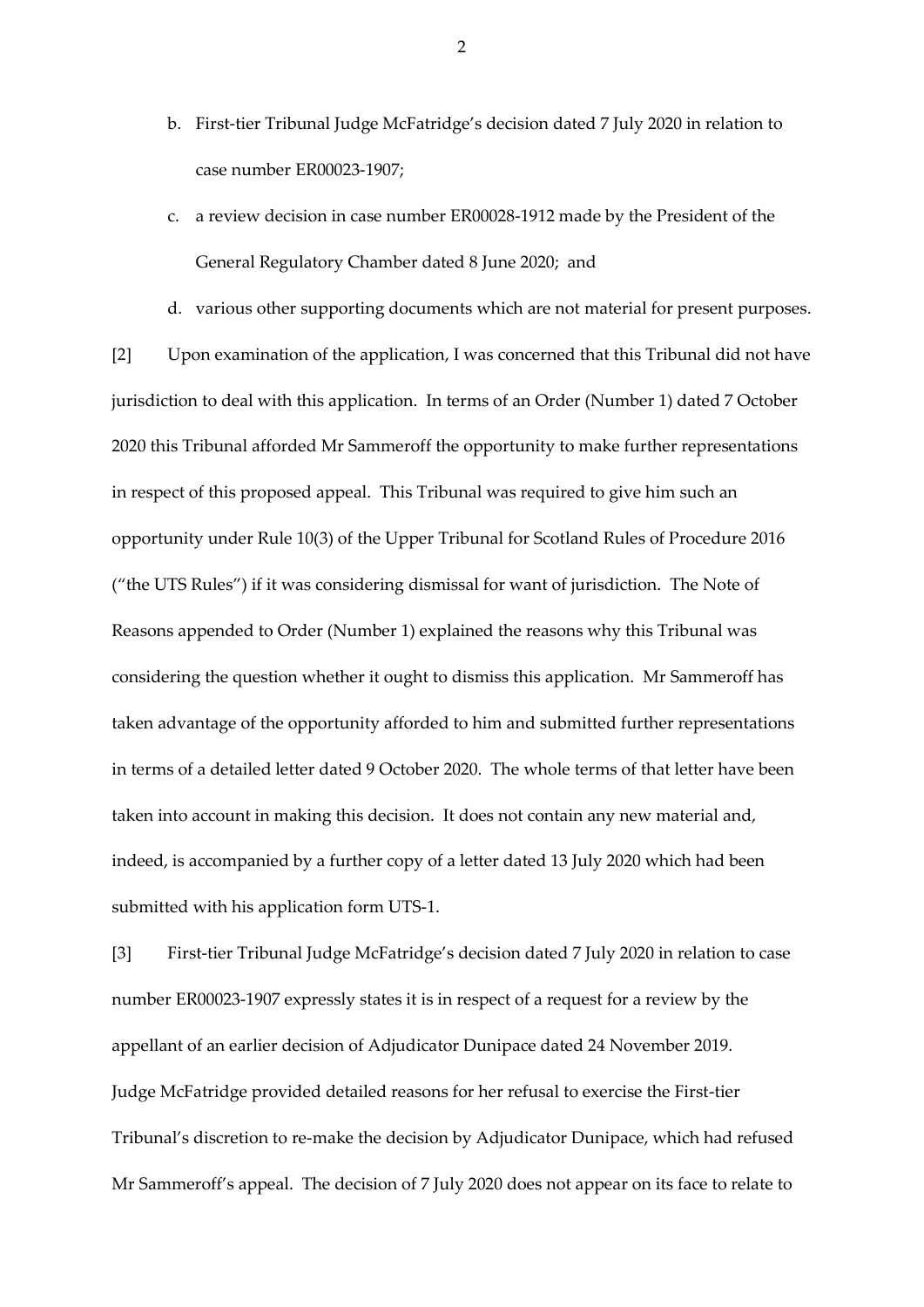any other case. In particular, there is no suggestion within the text that it is intended to decide any issue in respect of case number ER00028-1912.

[4] A Form UTS-1 can only be used to initiate an appeal to this Tribunal in one case in normal circumstances. As the number provided by Mr Sammeroff is case number ER00023-1907, his form has been treated as relating to a proposed appeal in that case only. This decision relates only to the proposed appeal against the decision of the First-tier Tribunal in case number ER00023-1907 and no other case. The decision dated 8 June 2020 by the President of the Chamber in relation to review of a decision in case number ER00028-1912 relates to a similar dispute between the same parties but in relation to a different appeal arising from a different incident. No part of this decision is intended to deal with any issue arising in case number ER00028-1912.

[5] The Parking and Bus Lane jurisdiction was brought within the integrated structure of Scottish Tribunals within the General Regulatory Chamber of the First-tier Tribunal for Scotland as part of a rolling programme of reform on 1 April 2020. There was no statutory right to seek permission to appeal decisions of adjudicators to the Upper Tribunal for Scotland prior to 1 April 2020. As the original decision of Adjudicator Dunipace is dated 24 November 2019, there was no statutory right to seek permission to appeal to the Upper Tribunal for Scotland at that time.

[6] Under the Tribunals (Scotland) Act 2014 ("the 2014 Act") the Upper Tribunal for Scotland only hears appeals in cases where permission to appeal has been granted either by the First-tier Tribunal or by the Upper Tribunal itself. Permission can only be granted if the appellant identifies an arguable error on a point of law in the decision of the First-tier Tribunal which he wishes to appeal. Certain First-tier Tribunal decisions are excluded decisions under the 2014 Act which cannot be appealed to the Upper Tribunal. All of these

3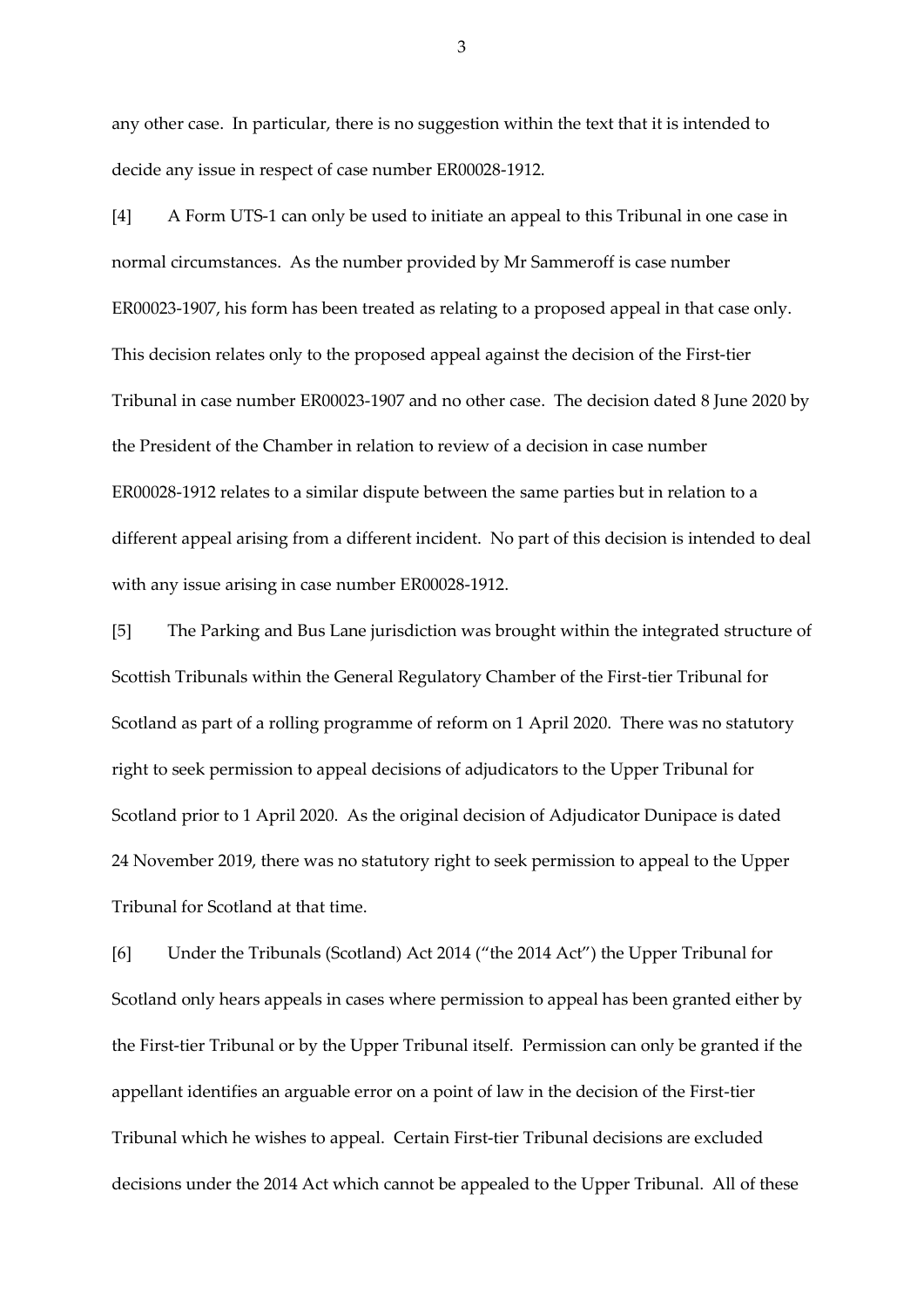matters are set out in detail at Part 6 Chapter 1 of the 2014 Act. In particular so far as

relevant, section 51 provides:

"A decision falling within any of sections 52 to 54 is an excluded decision for the purposes of—… (b) an appeal under section 46 or 48."

Section 52 deals with decisions on review. So far as relevant, it provides:

"(1) Falling within this section is  $-$ 

(a) a decision set aside in a review under section  $43$  (see section  $44(1)(b)$ ), (b) a decision in such a review, except a decision of the kind mentioned in subsection (2).

(2) That is, a decision made by virtue of section  $44(2)(a)$  ... (and accordingly a decision so made is not an excluded decision)."

Section 44(2)(a) of the 2014 Act relates to situations where the First-tier Tribunal has re-decided the case. The drafting of these provisions is such that it requires they are looked at together in order to understand what is an excluded decision under the 2014 Act. The effect of sections 51 and 52 is that a decision by the First-tier Tribunal to refuse to exercise its discretion to re-make the original decision is an excluded decision. Accordingly such a decision cannot be made the subject of an appeal to the Upper Tribunal.

[7] In this case the First-tier Tribunal decided to refuse to exercise its discretion to re-make the decision of the Adjudicator following a detailed review. As such, it is an excluded decision having regard to the terms of sections 51 and 52 of the 2014 Act set out above. Mr Sammeroff is not entitled to appeal an excluded decision. There is no purpose in seeking permission to appeal either from the First-tier Tribunal or the Upper Tribunal under the 2014 Act because this Tribunal does not have jurisdiction to entertain any such appeal. Therefore this application is dismissed for lack of jurisdiction.

[8] It is common for appealable decisions of the First-tier Tribunal to give notice of the nature and extent of any right of appeal. I note that Judge McFatridge made no mention of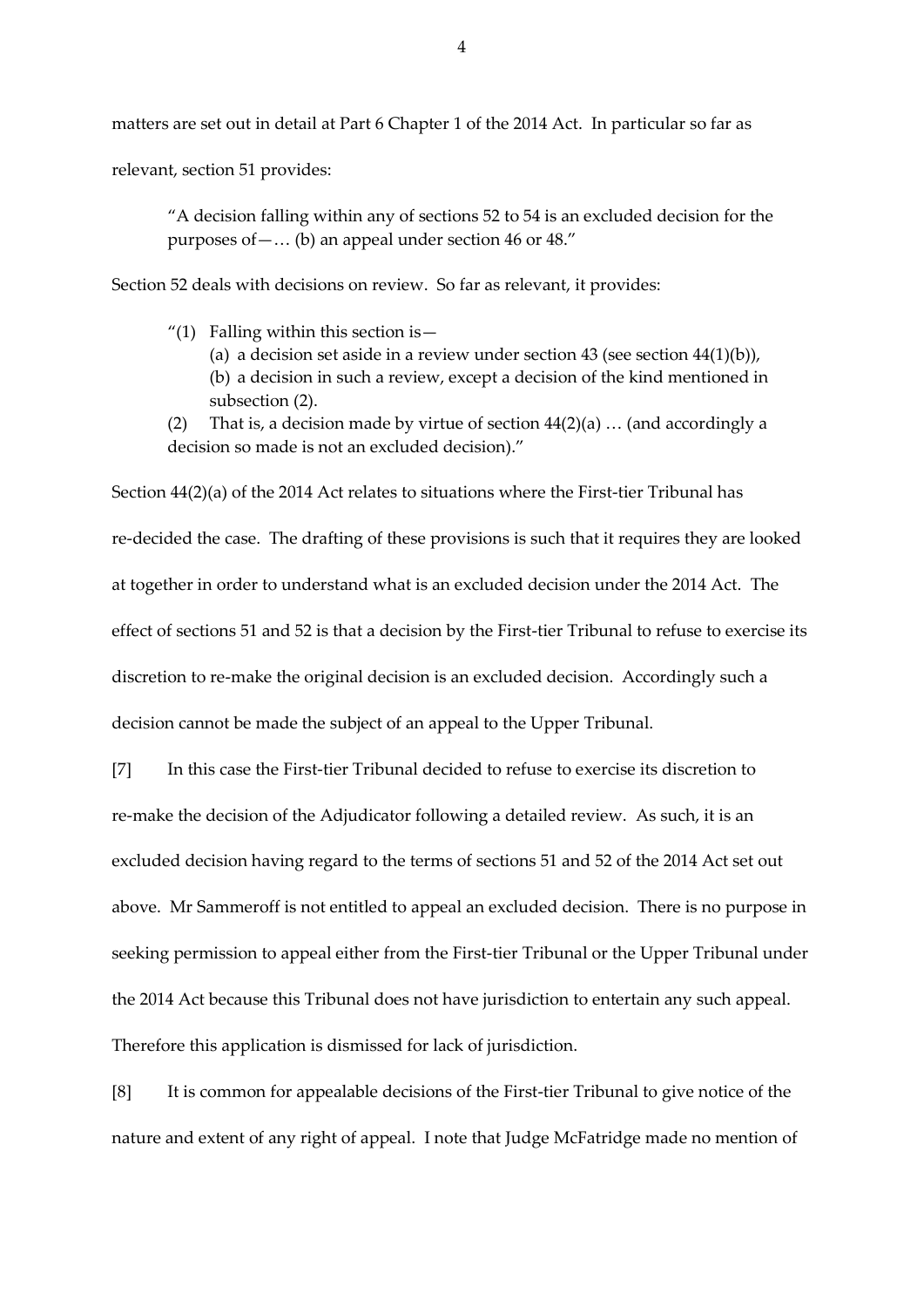any right of appeal. I consider she was correct to not to include any such mention in her written reasons for decision.

[9] In the event this Tribunal is in error in concluding that that it does not have jurisdiction, and the decision Mr Sammeroff wishes to appeal against is not an excluded decision under the 2014 Act, Mr Sammeroff has failed to seek permission from the First-tier Tribunal. He has missed out a step that ought to have been taken before making his application to this Tribunal. He has asked this Tribunal to consider his application for permission to appeal notwithstanding that failure and has made reference to exceptional circumstances of a personal nature that have distorted his timelines. If the application was not being dismissed for lack of jurisdiction, it would have been dismissed as premature because no attempt had been made to apply to the First-tier Tribunal for permission to appeal. Mr Sammeroff has not exhausted his statutory options in the First-tier Tribunal. This has had the effect of by-passing the First-tier Tribunal in circumstances where the 2014 Act requires that Tribunal to be the first port of call for consideration of questions of permission to appeal and extension of time.

#### **Notice to the parties**

[10] A party to this case who is aggrieved by this decision may seek permission to appeal to the Court of Session on a point of law only. A party who wishes to appeal must seek permission to do so from the Upper Tribunal within 42 days of the date on which this decision was sent to him or her. Any such request for permission must be in writing and must (a) identify the decision of the Upper Tribunal to which it relates, (b) identify the alleged error or errors of law in the decision and (c) state in terms of section 50(4) of the of

5